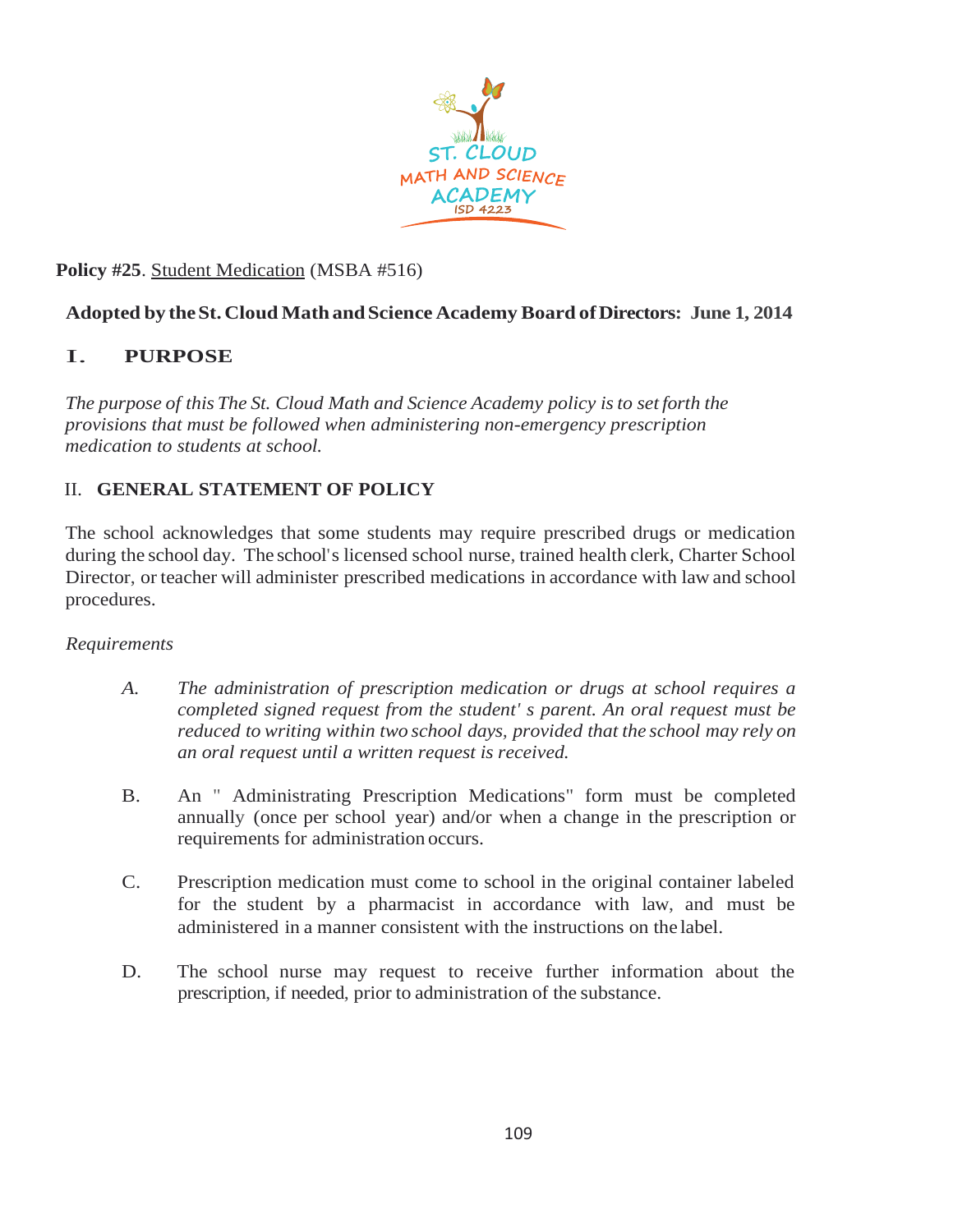- E. Prescription medications are not to be carried by the student but will be left with the appropriate school personnel. Exceptions to this requirement are: prescription asthma medications self-administered with an inhaler (See Part J.5. below), and medications administered as noted in a written agreement between the school and the parent or as specified in an IEP (individualized education program), Section 504 plan, or IHP (individual health plan).
- F. The school must be notified immediately by the parent or student 18 years old or older in writing of any change in the student's prescription medication administration. A new medical authorization or container label with new pharmacy instructions shall be required immediately as well.
- G. For drugs or medicine used by children with a disability, administration may be as provided in the IEP, Section 504 plan or IHP.
- H. The school nurse, or other designated person, shall be responsible for the filing of the Administering Prescription Medications form in the health records section of the student file. The school nurse, or other designated person, shall beresponsible for providing a copy of such form to the Charter School Director and to other personnel designated to administer the medication.
- I. Procedures for administration of drugs and medicine at school and school activities shall be developed in consultation with a school nurse, a licensed school nurse, or a public or private health organization or other appropriate party (if appropriately contracted by the school under Minn. Stat.§ 121A.21). The school administration shall submit these procedures and any additional guidelines and procedures necessary to implement this policy to the school board for approval. Upon approval

by the school board, such guidelines and procedures shall be an addendum to this policy.

- J. Specific Exceptions:
	- 1. Special health treatments and health functions such as catheterization, tracheostomy suctioning, and gastrostomy feedings do not constitute administration of drugs and medicine;
	- 2. Emergency health procedures, including emergency administrationof drugs and medicine are not subject to thispolicy;
	- 3. Drugs or medicine provided or administered by a public health agency to prevent or control an illness or a disease outbreak are not governed bythis policy;
	- 4. Drugs or medicines used at school in connection with services for which a minor may give effective consent are not governed by this policy;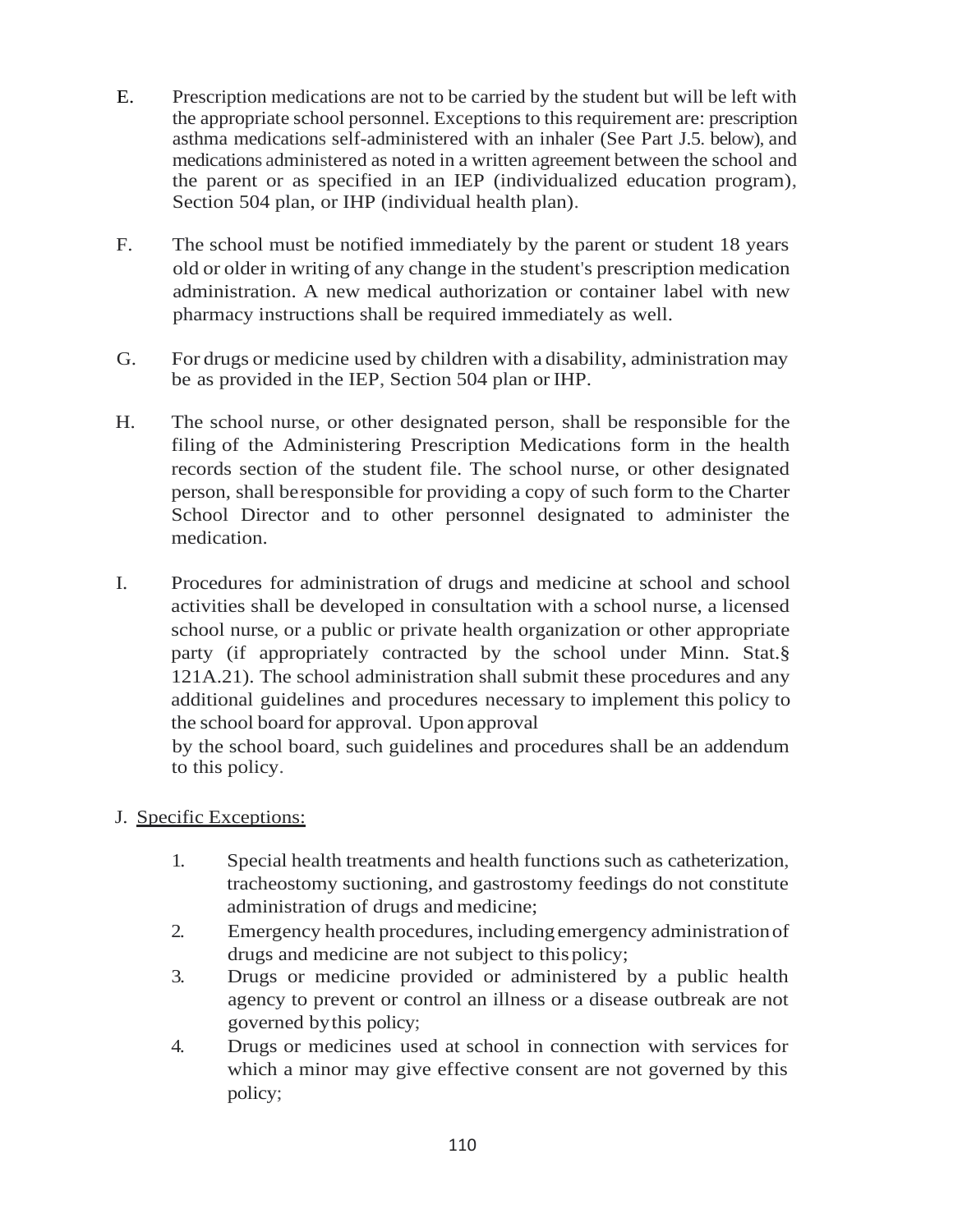- 5. Drugs or medicines that are prescription asthma or reactive airway disease medications can be self-administered by a student with an asthma inhaler if:
	- The school has received a written authorization from the pupil's parent permitting the student to self-administer themedication;
	- The inhaler is properly labeled for that student; and

The parent has not requested school personnel to administer the medication to the student. The parent must submit written authorization for the student to self- administer the medication each school year. In a school that does not have a school nurse or school nursing services, the student' s parent or guardian must submit written verification from the prescribing professional which documents that an assessment of the student's knowledge and skills to safely possess and use an asthma inhaler in a school setting has been completed.

If the School employs a school nurse or provides school nursing services under another arrangement, the school nurse or other appropriate party must assess the student's knowledge and skills to safely possess and use an asthma inhaler in a school setting and enter into the student's school health record a plan to implement safe possession and use of asthma inhalers.

- 6. Medications:
	- That are used off school grounds;
	- That are used in connection with athletics or extracurricular activities; or
	- That are used in connection with activities that occur before or after the regular school day
		- Are not governed by this policy.
- 7. Nonprescription Medication. Only prescription medications are governed by this policy.
- K. "Parent" for students 18 years old or older is the student.

111